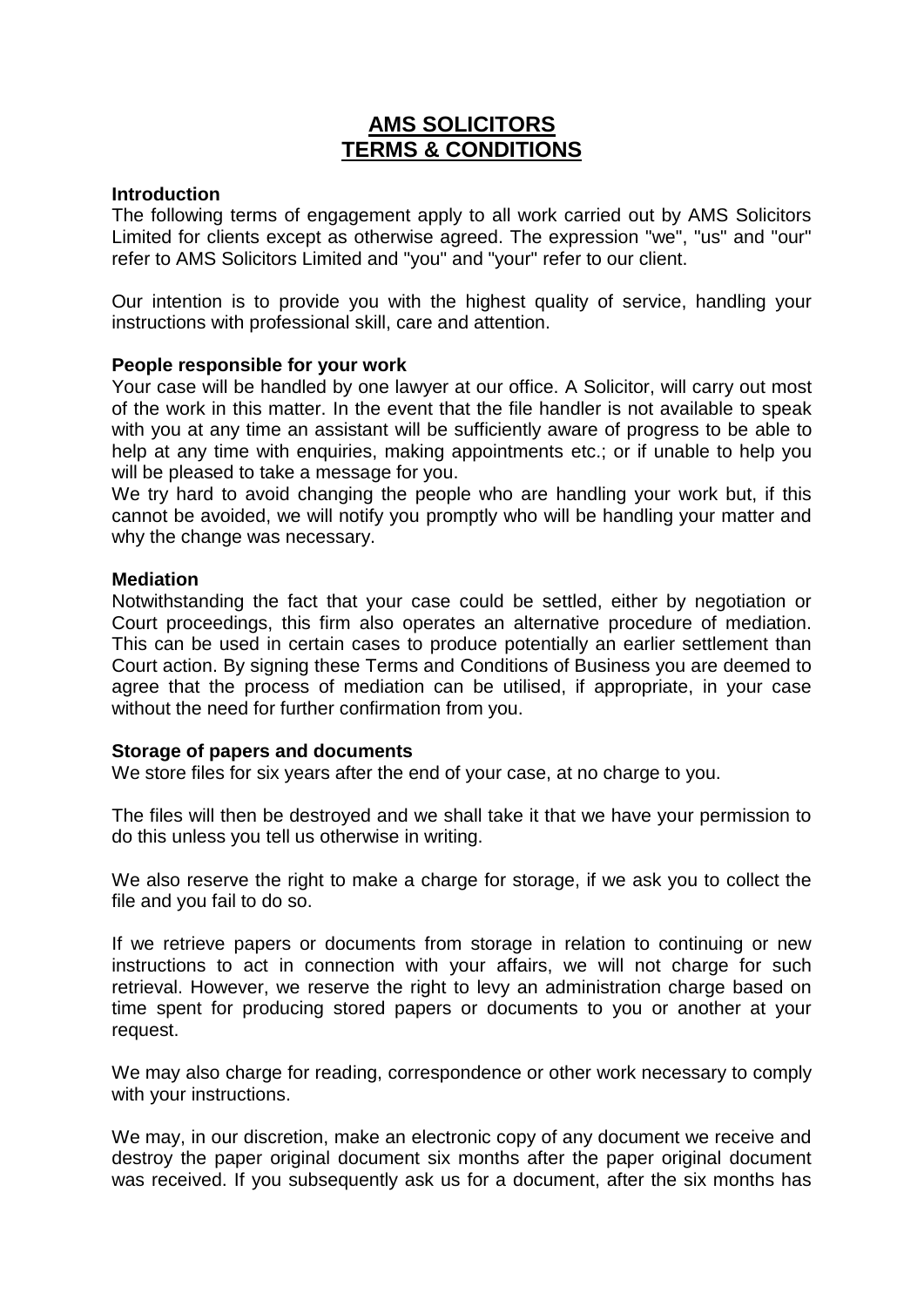expired, then we shall only be obliged to provide you with a copy of the document held in electronic form and not the original paper document. If any particular document is sent to us that you wish us to retain as an original and not destroy it, then you must tell us in advance and again at the time the document is received. If you do not tell us, then we shall hold the document in electronic form only after the expiry of six months.

# **Money Laundering Regulations / The Proceeds of Crime Act 2002**

In accordance with the requirements of the Data Protection Act and the Money Laundering Regulations, we confirm:

- AMS Solicitors Ltd is the data controller;
- Mr Abdurahman Suleman is the nominated representative / data protection officer; and

We will only process any documentation or personal data received from you in respect of client due diligence for the purposes of preventing money laundering and terrorist financing unless (a) use of that data is permitted by or under any enactment or (b) you give your express consent for the documentation or personal data to be used for other forms of processing.

We are required to comply with the Money Laundering Regulations and in particular to verify the identity and permanent address of all new Clients. This is to ensure that the policy adopted worldwide by Financial and Government Authorities to prevent the use of laundering systems to disguise the proceeds of crime is achieved.

If you are a new client or an existing client who has not previously supplied information, you are requested to supply both of the following; one item from List A and one item from List B (please note we require certified copies if you are sending these by post or if you are bringing in the original documents to our offices – we will make certified copies here)

# **LIST A – Proof of Identity**

- 1. Current fully signed Passport
- 2. Current full UK Photocard Driving Licence.

# **LIST B – Address Verification**

- 1. A bill for the supply of electricity, gas, water or telephone services (provided it is fewer than three (3) months old). Mobile phone bills are not acceptable.
- 2. Television Licence renewal notice.
- 3. Council Tax bill (provided it is fewer than three (3) months old).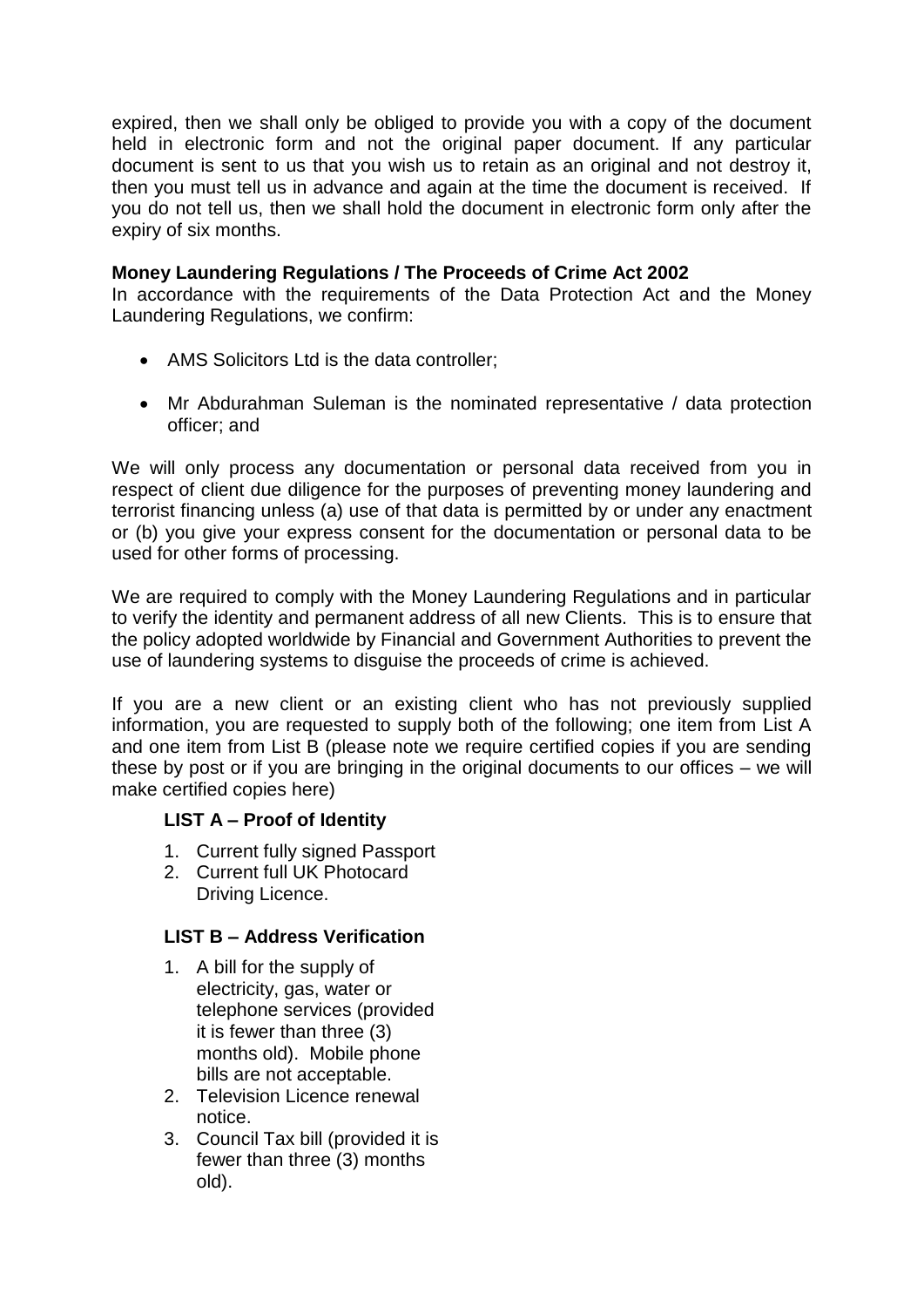- 4. Recent Tax Coding Notice.
- 5. Recent Mortgage Statement.
- 6. Credit Card/Bank Statement (provided it is fewer than three (3) months old) showing current address.

## Body Corporate:

If you are a new or existing body corporate client not listed on a regulated market who has not previously supplied information, we will require the following:

- **1.** Company / organisation full name;
- **2.** Company or other registration number;
- **3.** Registered address and, if different, principal place of business address;
- **4.** Articles of association or other governing documents;
- **5.** Names of the Board of Directors or members of your management body and its senior management;
- **6.** Documentation in accordance with lists A and B above for the officer of the corporate body giving us the instructions on behalf of the client together with written confirmation from that corporate body that the officer is authorised to act on its behalf.
- **7.** Written confirmation of any individual who controls the management board of the corporate body or who owns or controls more than 25% of its share or voting rights

Under the provisions of the Proceeds of Crime Act 2002 ("POCA"), we may be required to make a report to the relevant authorities if at any time we become aware of or suspect (whether from you or any other person) the existence of the proceeds of crime in relation to any Services on which we are engaged. Our obligation to make such a report will, in certain circumstances, override our duty of solicitor/client confidentiality and we may not be permitted to inform you whether or not we have made, or might intend to make, such a report.

We may terminate the provision of any Services to you, or be instructed to do so by the relevant authorities, if you fail to comply with your obligation to provide evidence of identity or we suspect that you or any other party connected with you or with the Matter is involved in activities proscribed by POCA.

The anti- money laundering guidance which UK banks and other finance services firms must adhere to is issued by the Joint Money Laundering Steering Group ("JMLSG"). The JMLSG considers all clients with funds deposited in a law firm's pooled client account to be beneficial owners of that account. The JMLSG does not require banks to routinely identify the beneficial owners of law firm's pooled accounts, as they do with most other accounts they issue. Pooled client accounts are granted this exemption on the proviso that this information is available upon request. In the event of Our bank requesting information about the beneficial owners of Our pooled client account, You agree to Us disclosing Your details to them.

## **Card Payments**

We have the facility to accept payments from you by Debit, or Credit card if you prefer. We do not make a charge for payments made in this way but we do impose a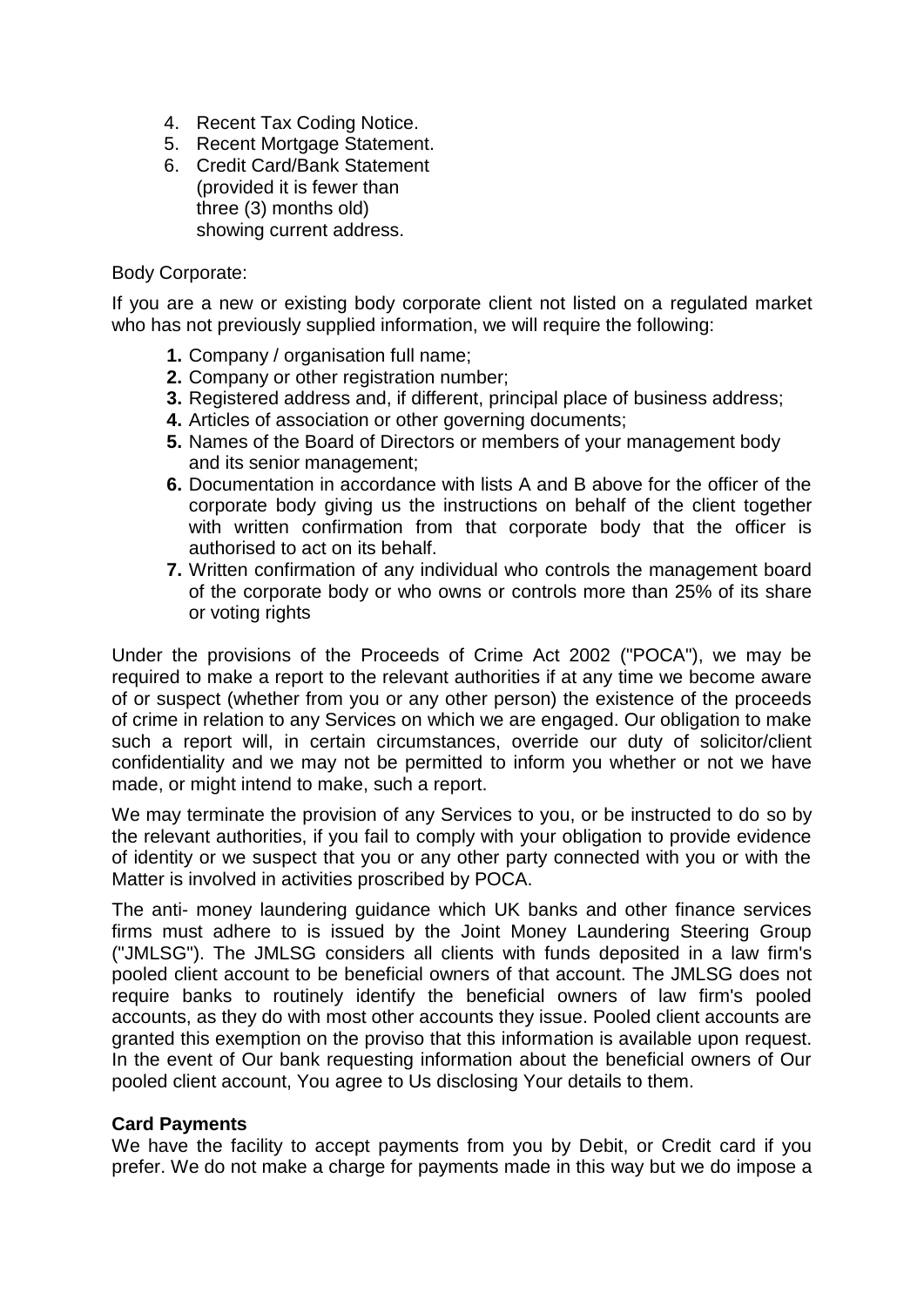maximum limit of £2,000.00 on card use, unless prior agreement has been made with us.

## **Confidentiality**

Solicitors are under a professional and legal obligation to keep the affairs of the client confidential.

However, under the provisions of the Proceeds of Crime Act 2002 ("POCA"), we may be required to make a report to the relevant authorities if at any time we become aware of or suspect (whether from you or any other person) the existence of the proceeds of crime in relation to any Services on which we are engaged. Our obligation to make such a report will, in certain circumstances, override our duty of solicitor/client confidentiality and we may not be permitted to inform you whether or not we have made, or might intend to make, such a report.

We may terminate the provision of any Services to you, or be instructed to do so by the relevant authorities, if you fail to comply with your obligation to provide evidence of identity or we suspect that you or any other party connected with you or with the Matter is involved in activities proscribed by POCA.

## **Acceptance of cash / cheque processing / Telegraphic Money Transfers / Interest on money that we hold**

Our firm's policy is not to accept more than £500.00 in cash from clients.

When a case is concluded, sometimes the cheque is payable to us and sometimes it is payable to you. If it is payable to you, then we can make payment more quickly to you if we encash the cheque into our client account.

We have your permission to endorse the cheque into our name. We will then pay these fees due to the creditor, direct, on your behalf. You have no objection to our doing so.

If you ever change your mind, please write and tell us.

Where we transfer money by telegraphic transfer at your request we will ask you to pay £27.00 for our fees, plus a bank fee of £8.00, and VAT at the current rate.

Any money that we receive on your behalf will be held in our client account. Interest will be calculated and paid to you at the rate set by Barclays Bank. Of course, that may change. The period for which interest will be paid normally runs from the date(s) that we have cleared funds in our client account until the date(s) on the cheque issued to you.

The payment of interest on the client money held is governed by Solicitors Regulation Authority Accounts Rules 2011. The policy of the firm is to pay interest on all client balances held providing that we only pay interest if the amount due on balance held is £20 or more.

## **Payment of Interest**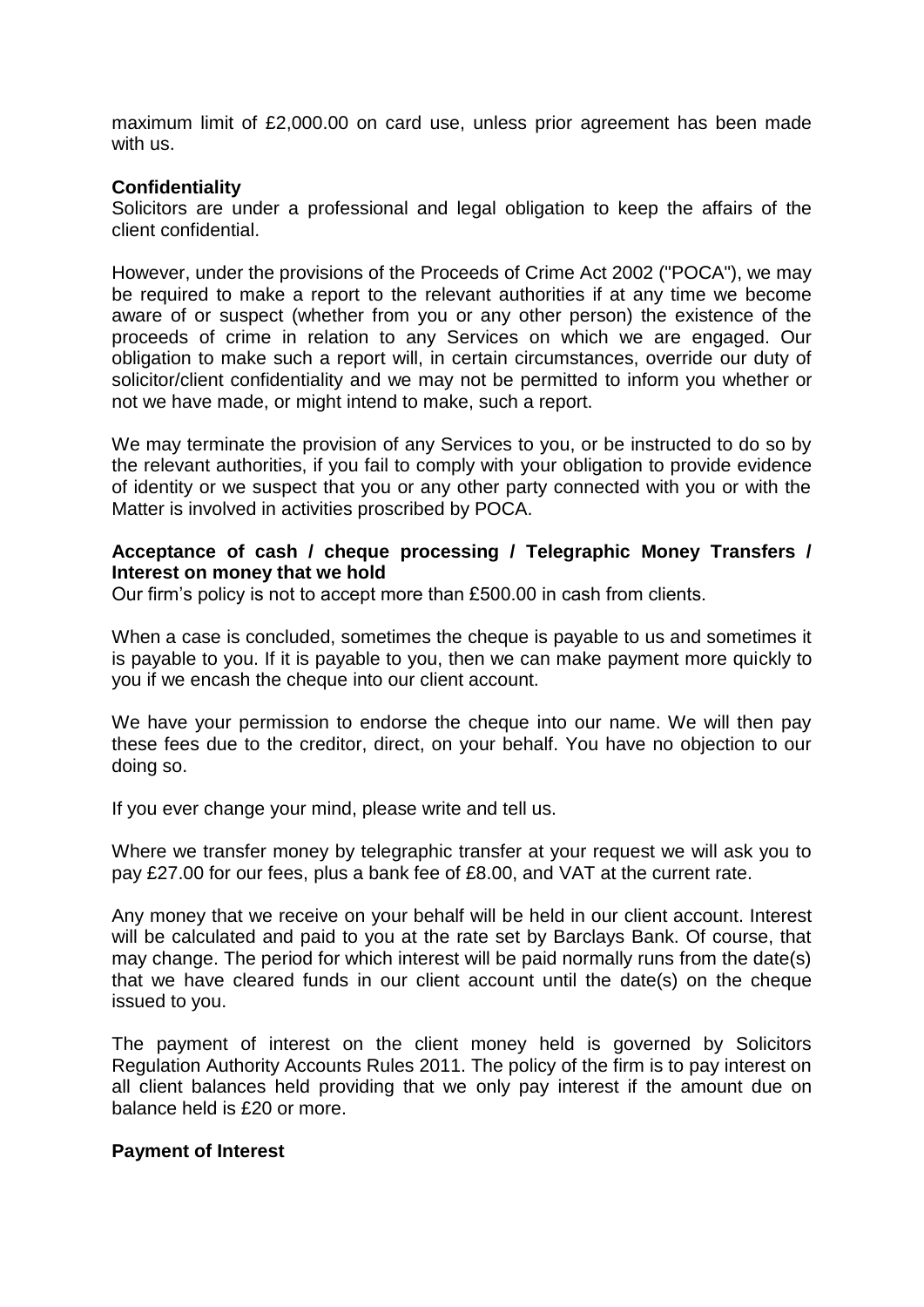Where clients' money is held by the firm for any period of time in an interest bearing account, subject to the Solicitors Act 1974 as amended by the Legal Services Act 2007 and in accordance with the SRA Accounts Rules 2011 we are allowed to retain interest earned, subject to a duty to account to you the client in certain defined circumstances.

Where it is considered fair and reasonable to do so in all the circumstances and at the absolute discretion of the principle where: -

- a. the interest earned does not exceed **£20.00**;
- b. the amount we hold on your behalf does not exceed the amount shown in the left hand column below for a time not exceeding the period indicated in the right hand column:

| Amount     | Time    |
|------------|---------|
| £1,000.00  | 8 weeks |
| £2,000.00  | 4 weeks |
| £10,000.00 | 2 weeks |
| £20,000.00 | 1 week  |

The firm will account to you the client a sum of not less than 75% of the net interest accrued over the period after the deduction of any taxes.

This statement of general policy is subject to variation by agreement at the outset of the retainer in individual cases.

In case were money is deposited for longer periods and is held in a separate designated client account interest accrued will be passed to you the client without deduction.

# **Intellectual Property Rights**

# **Copyright**

We retain copyright and all other intellectual property rights in all documents and other works we develop or generate for you in providing the Services (including know-how and working materials as well as final documents). We now grant you a non-exclusive, non-transferable, non-sublicensable licence to use such documents or other works solely for the Matter to which the Services of developing or generating them relate and not otherwise. If you do not pay us in full for our Services in relation to that Matter we may, on giving you notice, revoke that licence and only re-grant it to you once full payment has been made.

# **Opinions from Barristers and other Third Parties**

We may retain, for our subsequent use, a copy of the advice or opinion of any barrister or other third party given in written form (or any note of any advice or opinion) obtained in the course of providing the Services. Any barrister or other third party will be instructed on the basis that any such advice or opinion will be so retained.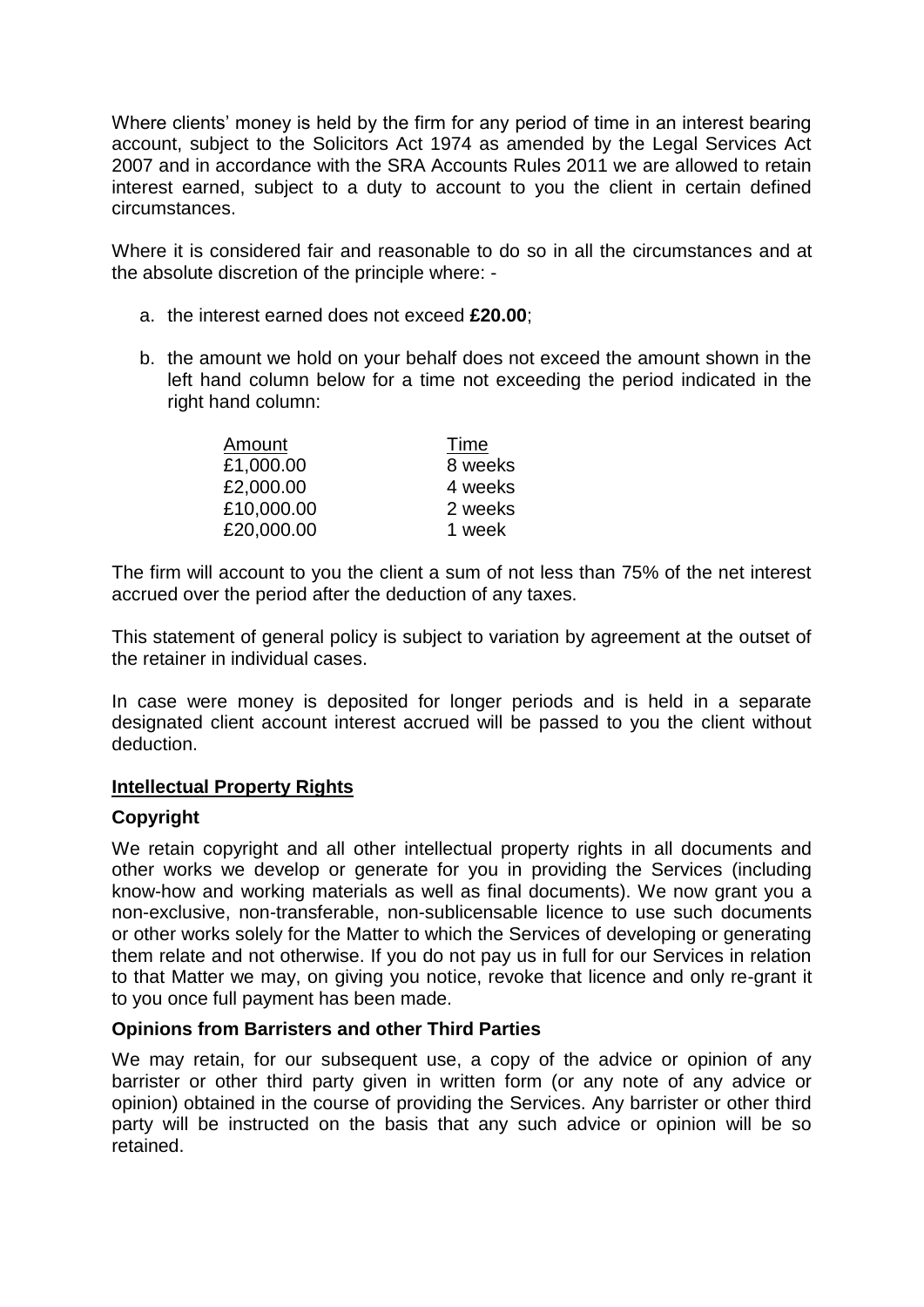If we retain a copy of any advice or opinion in this manner we will take all reasonable steps to conceal information (such as names, addresses or descriptions) which might reasonably enable you to be identified.

# **Joint Instructions**

Where we agree to work on a Matter for more than one client jointly, the rights and obligations of the joint clients to us in relation to the Services will be several (save for obligations to pay money to us, which will be joint and several).

Each joint client irrevocably permits us to disclose to any other of the joint clients at any time any information which we would otherwise be prohibited from so disclosing by virtue of our duty of confidentiality. If any joint client ends this permission during the provision of the relevant Services, or if a conflict of interest otherwise arises between joint clients, we may suspend or terminate the provision of Services related to that Matter to one or more of the joint clients.

If any joint client asks us to transfer documents we will deliver Your Documents to, or to the order of, the joint client who delivered them to us. We will retain any Documents Held For You and will supply copies to each joint client, making the originals available at one of our offices for inspection by any joint client on reasonable prior written notice.

# **Force Majeure**

Neither You nor We shall be liable for any failure to perform, or delay in performing, any obligations (other than payment and indemnity obligations) if and to the extent that the failure or delay is caused by Force Majeure and the time for performance of the obligation, the performance of which is affected by Force Majeure, shall be extended accordingly

# **Liability**

# **Duty of Care**

We will use reasonable skill and care in the provision of the Services. Where we make an assessment for you, either expressly or by implication, of the likely level of risk associated with different potential courses of action, you accept that such assessment is made relying only upon the information and documents then available to us and cannot, therefore, be definitive.

Accordingly, such an assessment should only be used as one element in the making of any practical or commercial decision. You accept that the magnitude or acceptability of a risk is a matter for you.

The aggregate liability of the Firm (or of any service company owned or controlled by or on behalf of any of the Partners) and of all Partners, consultants to and employees and agents of the Firm and any service company owned or controlled by or on behalf of any of the Firm or the Partners in any circumstances whatsoever, whether in contract, tort, under statute or otherwise, and howsoever caused (including but not limited to our negligence or non-performance), for loss or damage arising from or in connection with the Services provided shall, in relation to each Matter, be limited to the sum, unless otherwise agreed, of Three million pounds (£3,000,000.00)

# **Third Parties**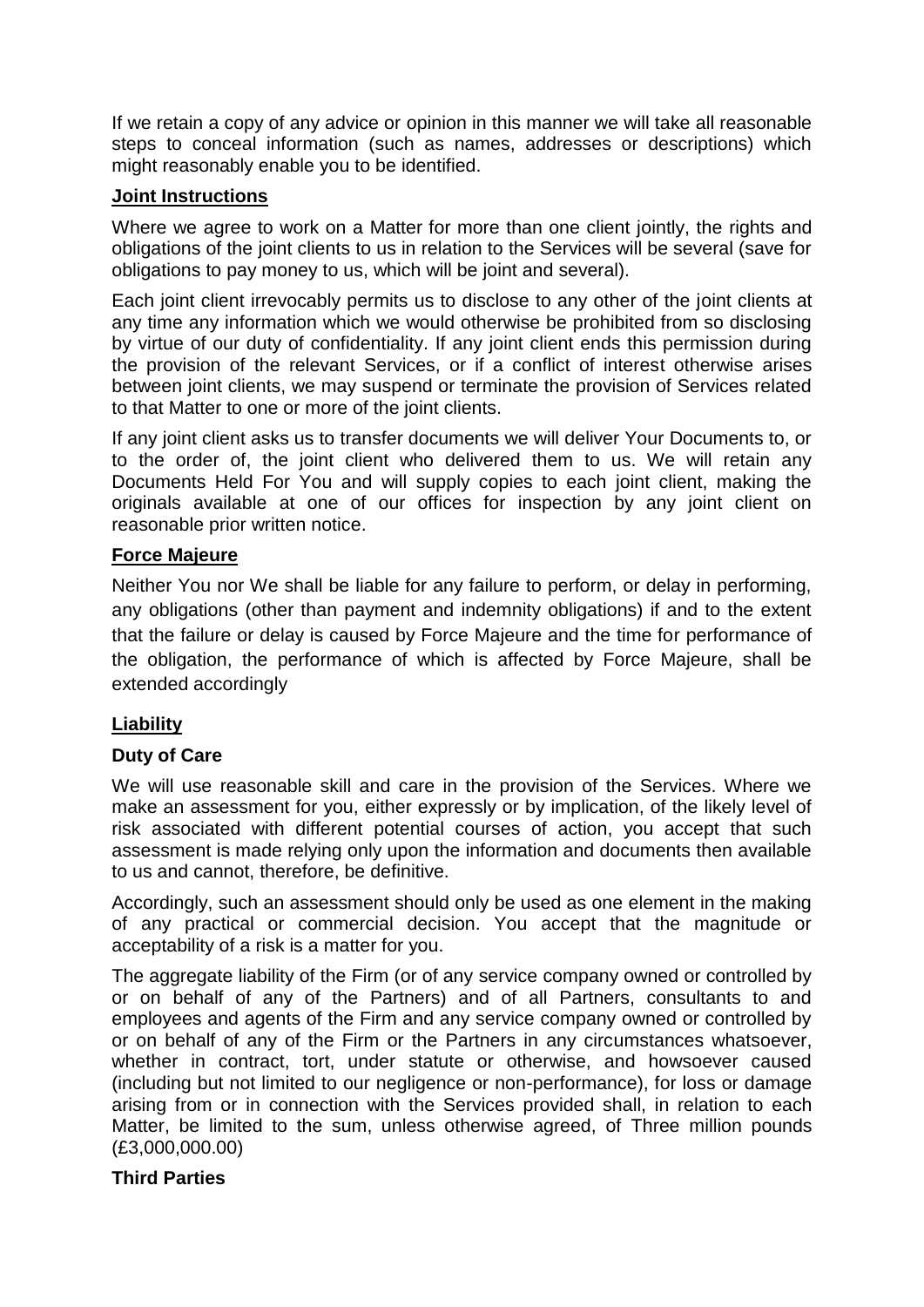The Services are provided to and for the benefit of you as our client and you alone. No other person may use or rely upon the Services nor derive any rights or benefits from them. The provisions of the Contracts (Rights of Third Parties) Act 1999 are to that extent excluded.

The Firm alone will provide the Services and you agree that you will nor bring any claim whether in contract, tort, under statute or otherwise against any Partner, or any consultant to, or employee or agent of the Firm or any service company owned or controlled by or on behalf of any of the Partners and those Partners, consultants, employees and agents shall be entitled to rely on the terms of this agreement insofar as they limit their liability.

# **Drafts**

Where we provide draft or provisional advice or other materials, that advice or those materials are not to be relied upon as constituting our final view.

# **Termination**

Either you or we may terminate the provision of all or any of the relevant Services at any time by giving written notice to the other. We will not do this without good and substantial reason, such as:-

- a. the threat or risk of violence, injury or other danger to the physical, psychological or moral well-being of any of our personnel; or
- b. the discovery or creation of a Conflict of Interest; or
- c. your requesting us to break the law or any professional requirement; or
- d. the relationship of trust and confidence necessary between solicitor and client ceasing to exist between us; or
- e. your failure to pay to us any amount due, or money on account requested; or
- f. your insolvency; or
- g. your failure to give us adequate instructions; or
- h. our being forbidden to act by the National Crime Agency; or
- i. our reasonable belief that our continuing to represent you may cause damage to the professional or personal reputation of our firm or any of its personnel; or
- j. any other breach by you of these terms.

# **Rights on Early Termination**

On early termination, by either you or us, you will remain liable to pay all fees and expenses incurred before termination and due under our contract or due on the basis of the time spent at our usual hourly rates, whichever is the less, together with any further fees and expenses for work necessary to transfer our files to another adviser of your choice. All our rights set out in these terms shall continue to apply even if we terminate the agreement.

# **Complaints**

We are committed to high quality legal advice and client care. If you are unhappy about any aspect of the legal service you have received, or about the bill, please contact Abdurahman Suleman by letter, email or telephone.

At any time, or if you are not satisfied with our handling of your complaint, you can ask for a copy of our complaints procedure. If you are dissatisfied with the handling of your complaint, you can, under that procedure, raise the matter with us formally by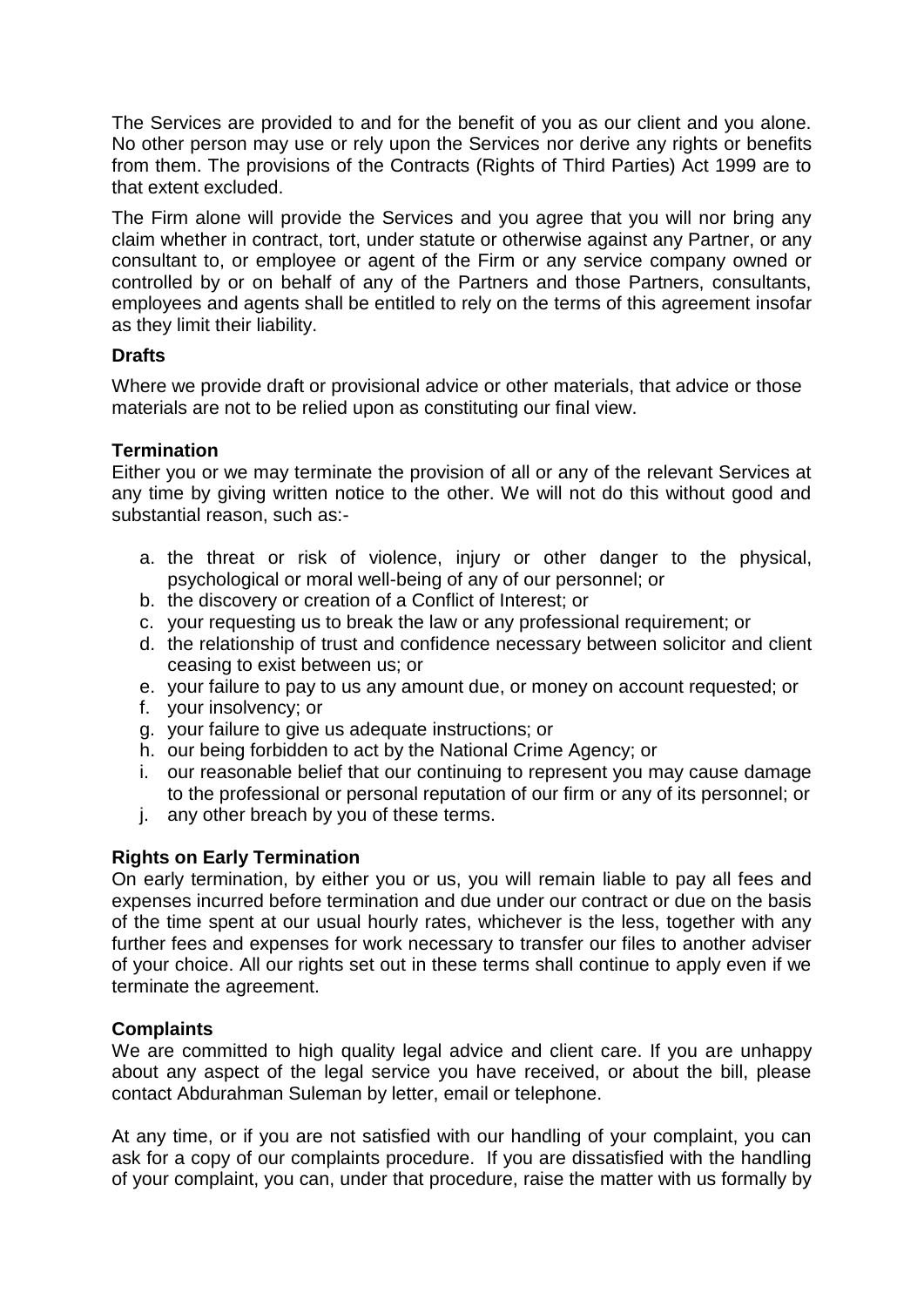contacting our Client Care Partner, Mr A. Suleman in writing at: AMS Solicitors, Wentworth Building, 1B Fairways Office Park, Pittman Way, Fulwood, Preston, PR2 9LF, or by e-mail to [ars@amssolicitors.co.uk.](mailto:ars@amssolicitors.co.uk)

If for any reason we are unable to resolve the problem between us, then you may take your complaint to the Legal Ombudsman. The Office for Legal Complaints, which is accountable to Parliament through the Lord Chancellor and is sponsored by the Ministry of Justice, operates a complaints and redress scheme via the Legal Ombudsman (LeO).

The LeO is an independent complaints handling body and is not part of the solicitors 'profession and operates independently.

**Normally, you will have to bring your complaint to the Legal Ombudsman within 6 months of receiving a final response from us about your complaint and 6 years from the date of the act or omission giving rise to the complaint or alternatively 3 years from the date you should reasonably have known there are grounds for complaint (if the act/omission took place before 6 October 2010 or was more than 6 years ago).**

## Contact details:

The address of the Legal Ombudsman is: PO Box 6806, Wolverhampton, WV1 9WJ; telephone, 0300 555 0333; or view their website at [www.legalombudsman.org.uk,](http://www.legalombudsman.org.uk/) email enquiries to: enquiries@legalombudsman.org.uk

The LeO will only consider complaints made by members of the public, very small businesses, charities, clubs and trusts. If you are unclear as to your status and whether you have the right to make a complaint to the LeO, you should contact the Ombudsman direct to clarify whether or not you are entitled to do so. The contact details are above.

For the avoidance of doubt, your complaint can include a complaint about our firm's bill. You may, depending on the type of case you have with us, have a right to object to the bill by applying to the Court for an assessment of the bill under Part III of the Solicitors Act 1974. You should note that if all or part of a bill remains unpaid, we are entitled to charge you interest. Interest will accrue on all debts over 7 days until the time they are paid at the rate of 8% above the Bank of England's Base Rate. Any debts that have to be chased will incur a handling charge of £50 plus VAT.

## **Equality and diversity**

We are committed to promoting equality and diversity in all of our dealings with our clients, third parties and employees. Please contact us if you would like a copy of our equality and diversity policy.

## **Data Protection**

You have a series of rights outlined under Data Protection legislation over how your personal data is used, including erasure in specific circumstances. However, we may not always be able to agree with the exercise of such rights, as often your personal data remains necessary in relation to the purpose for which it was originally collected and processed. Further information is available in our Privacy Policy, a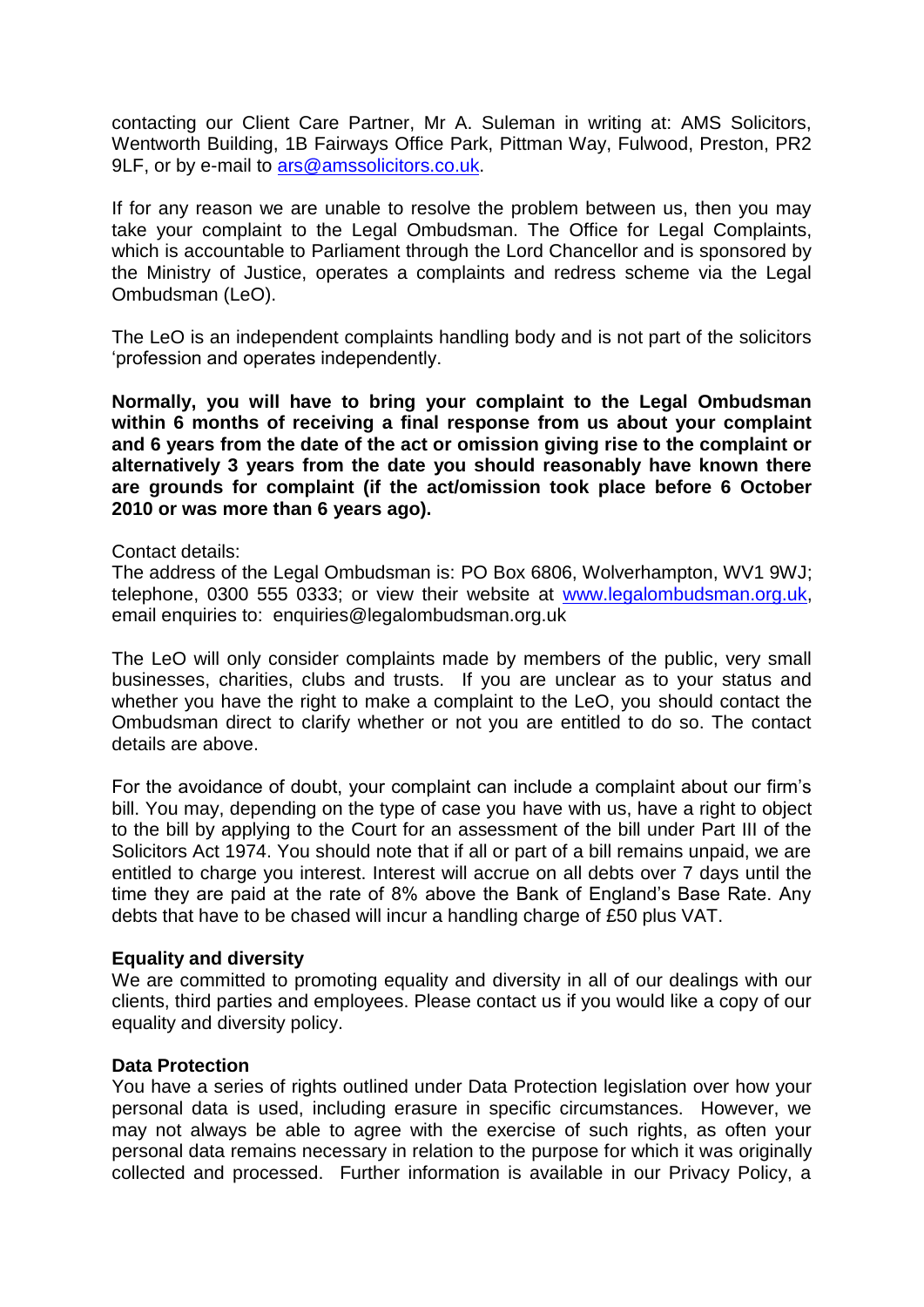copy of which accompanies these Terms of Business, is available on request (or can be viewed on our website at any time).

# **What personal information we process**

The categories of personal data we process include general personal data (which includes normal personal data, personal identity, email addresses and personal financial data) and special categories of personal data if these have been voluntarily provided to us (which includes ethnicity, nationality and medical history).

# **How we use your personal information**

When your file is open, the personal data is necessary in relation to the purpose for which it was originally intended. We process your personal information to fulfil our contract with you, or where you or we have a legitimate interest in doing so, where otherwise permitted by law, or to comply with applicable law and regulation. We use your personal information for:

- Service provision and internal processing (i.e. to assess and/or provide and to service your matter).
- Management of relationship (e.g. to develop your relationship with us).
- Resolving queries.
- Training and service review (e.g. to help us enhance our services and the quality of those services).
- Statistical analysis (e.g. to help us enhance our products and services or delivery channels to keep costs down).
- Complying with legal obligations (e.g. to prevent, investigate and prosecute crime, including fraud and money laundering).

When your matter is completed and / or your file is closed, we may still process your personal information where we have a legitimate interest in doing so, where we are permitted by law, or to comply with applicable laws and regulation.

Examples of such instances will include:

- Complying with legal obligations for statutory and regulatory requirements including for example, HMRC Returns, complaint handling, anti-money laundering, reporting to our regulatory body – the Solicitors Regulation Authority;
- Archiving and Storage of your file for the periods outlined in our Retention Policies – see section 12 of these Terms of Business. (Archiving and Storage of personal data is still classed as a processing activity even though it is not being regularly accessed and remains securely locked away); and
- Our legitimate interests to conduct conflict of interest checks, statistical analysis and research to help us enhance our products and services.

# **How We Share Your Information**

• We may share your personal data with a range of organisations which enable us to fulfil our contract with you, or where we have legitimate interests to do so, or otherwise are required by applicable law and regulation. We can provide more details specific to your personal data on request.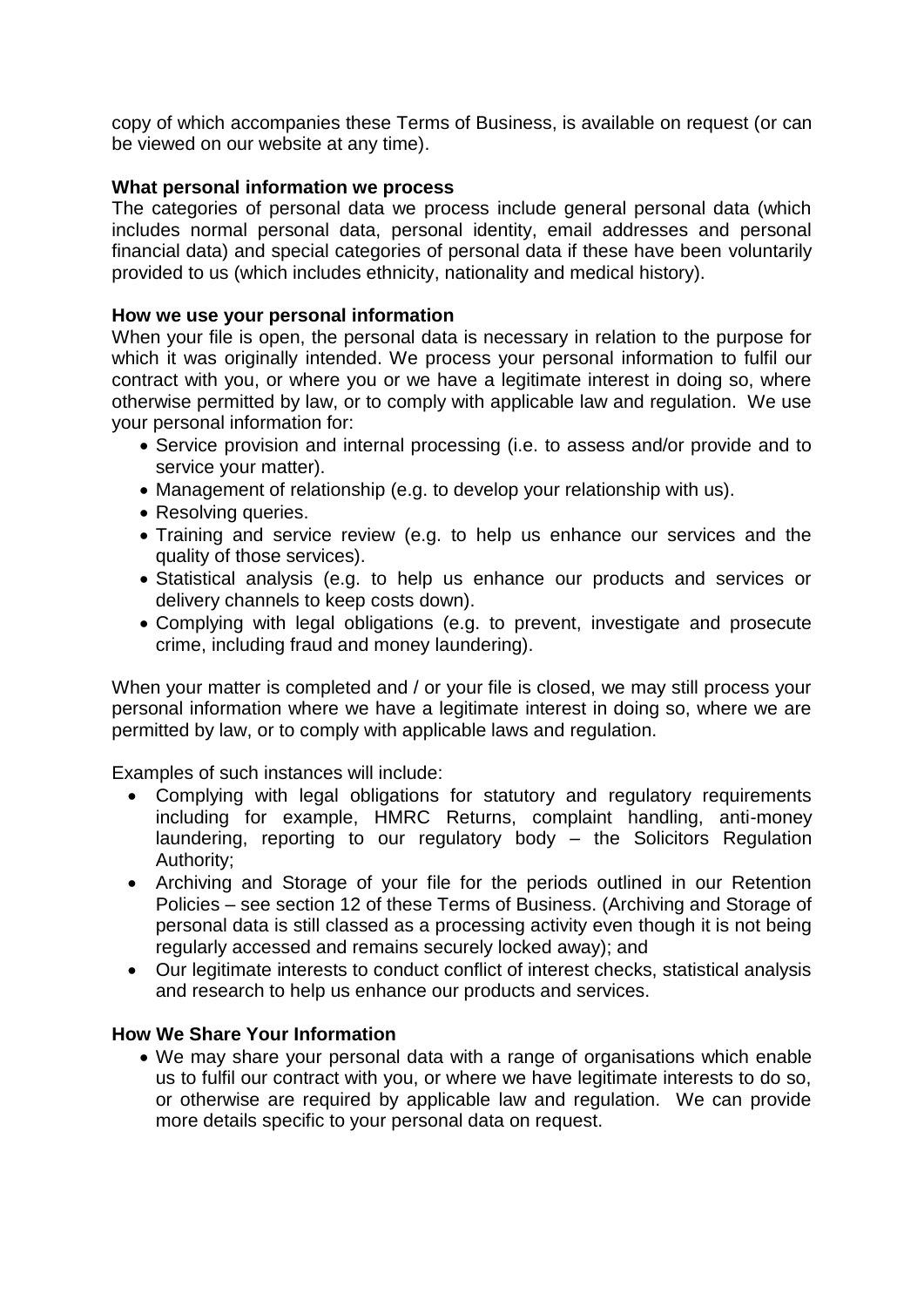• For further information on how we use your data please see our Privacy Policy which is available on request or can be viewed and downloaded at (https://www.amssolicitors.co.uk/privacy-policy)

You have a right to complain to the Information Commissioner's Office [\(https://ww.ico.org.uk](https://ww.ico.org.uk/) ), which regulates the processing of personal data. You may also seek a judicial remedy.

We may carry out database searches using your details and record the results. We may, for example, search the DVLA, Equifax, Companies House, Electoral Roll, Call ML or similar databases. This is not an exhaustive list. By instructing us, you acknowledge that we have both a legal obligation and legitimate interest to our making such searches and keeping the results.

# **Quality Standards**

Due to our own internal quality standards, we are subject to periodic checks by outside assessors. This could mean that your file may be selected for checking/ auditing, in which case we would need your consent for inspection to occur. We believe we have a legitimate interest in acting in this way and take every possible precaution to protect your personal information. All inspections are, of course, conducted in confidence and all external firms and organisations working with Us are required to maintain confidentiality in relation to any files and papers that are audited/ checked by them.

Your files(s) may also be reviewed in a due diligence exercise relating to the sale or transfer of all or part of Our business, the acquisition of another business or the acquisition of a new business. Again, we believe we have a legitimate interest in acting in this way and take every possible precaution to protect your personal information. If you prefer that your file is not checked / audited or reviewed as detailed above, work on your file will not be affected in any way. Please contact us if we can explain this further or if you would like us to mark your file as not to be inspected.

## **Statement under the Provision of Services Regulations 2009**

We are regulated by the Solicitors Regulation Authority (SRA).

Full details of the SRA Code of Conduct can be found at [http://rules.sra.org.uk](http://rules.sra.org.uk/) Our VAT registration number is 864 8468 71.

Details of our professional indemnity insurance are provided on our web site at [http://www.amssolicitors.co.uk.](http://www.amssolicitors.co.uk/)

## **Reporting on the matter**

We aim to provide you with regular updates in relation to each matter and attempt to seek your authority before proceeding on any matter.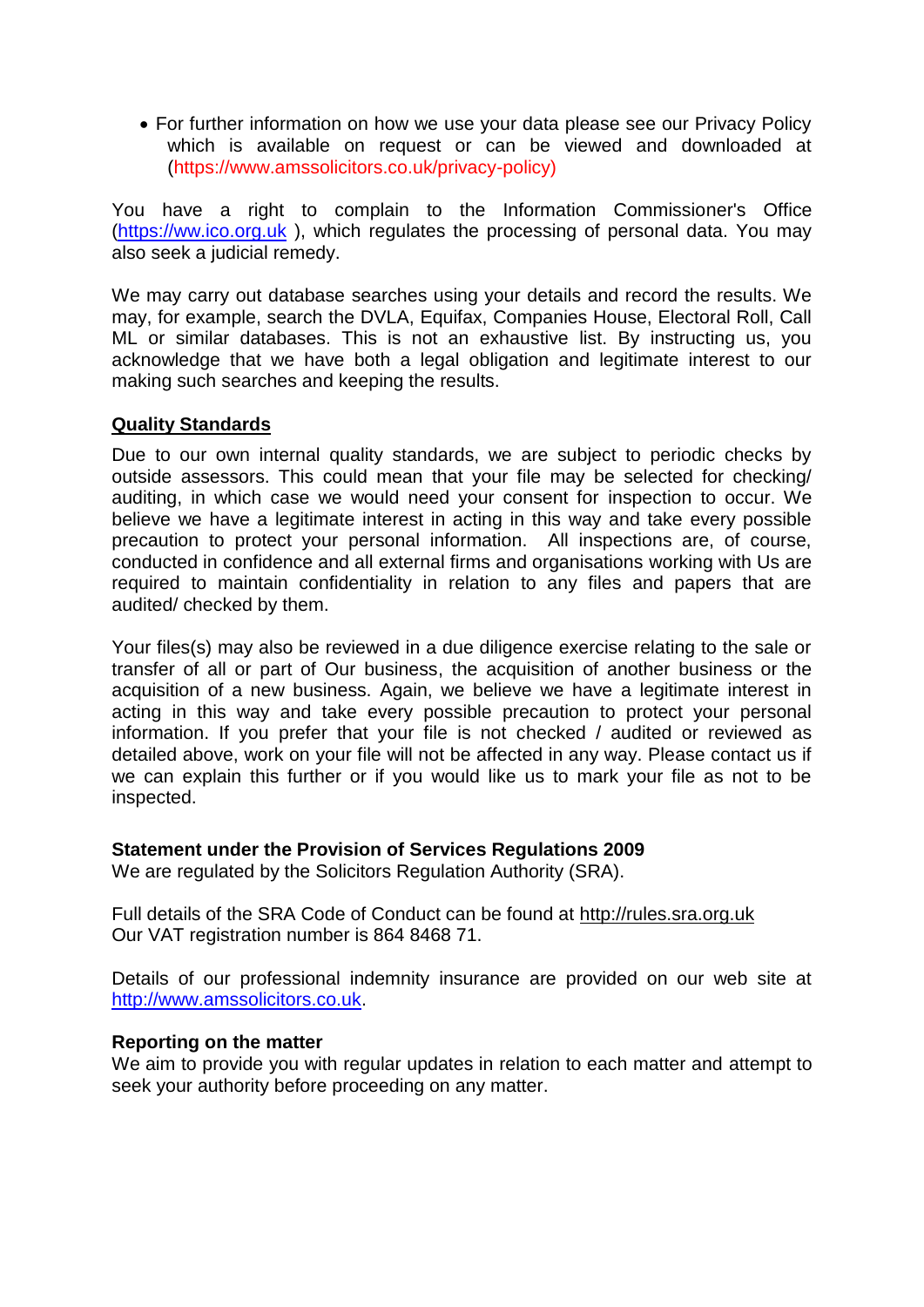## **Estimate of Time<sup>1</sup>**

It is our aim to try and conclude matters as soon as possible; although certain debt matters may take up to 6 months or longer.

In the event court proceedings are commenced, procedures will need to be followed in accordance with the court directions. Therefore the length of any conclusion of a case will be dependent on when documents need to be filed by, any mediation appointments or any hearing dates.

## **Procedure of Post Issued Cases**

Once the Court Summons has been filed at court, they will be sealed and allocated a claim number. These sealed court summons are effectively served on the Defendants to enable them to put forward their admission or Defence.

If a Defence has not been filed within 14 days, we will be entitled to request judgment against the Defendant. Please note on some occasions the Defendants will file documents at court within 14 days allowing them 28 days in total to prepare a Defence.

However if no Defence has been filed it will allow you the opportunity to recover your debt via enforcement proceedings.

If a Defence has been filed by the Defendant, the court will send both parties, Allocation Questionnaires to determine which track this claim is suitable for<sup>2</sup>.

Following this the court will provide a hearing date with directions that will need to be followed and adhered to. The directions can include mediation appointments, dates for when witness statements and documents need to be filed at the court by.

# **Charges**

**.** 

Our Charges are based on an hourly rate (charged in increments of six minute units) agreed in advance, save in respect of pre-issue debt recovery work which is charged by reference to a pre-agreed scale.

Full details of our costs charges and disbursements can be found our website (https://www.amssolicitors.co.uk/debt-fees). All costings are subject to VAT at the prevailing rate.

## **Expenses and Disbursements**

In appointing us to act on your behalf, you are also authorising us, unless you instruct us to the contrary, to incur such expenses and disbursements as we consider necessary which you will be required to reimburse to us. We will consult

<sup>1</sup> *Please note each individual case will depend on its own merits*

<sup>&</sup>lt;sup>2</sup> The track will be dependent on the value of the amount claimed. This can include the Small Claims Track which is for claims *under the value of £10,000.00. The Fast Claims track is for claims between £10,000.00 and £25,000.00. The Multi Claims Track is for claims over the value of £25,000.00.*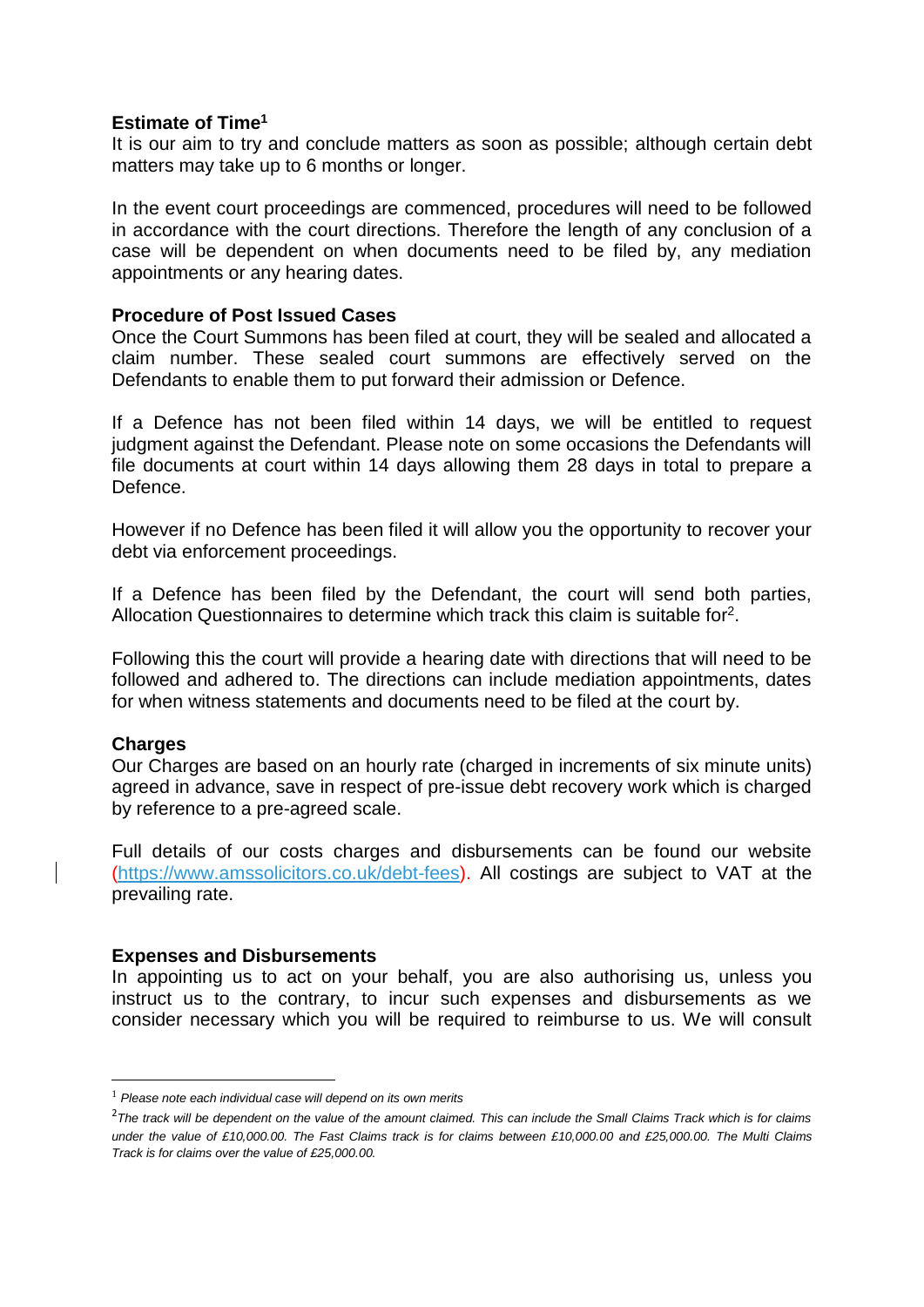you before incurring any significant expenses or disbursements. We will request payment of Court fees to be paid up front.

Examples of expenses and disbursements we may have to pay on your behalf include court and enforcement fees, being dishonored or revoked, and fees of Counsel or any other experts.

## **Value Added Tax**

Any estimates or quotations given by us are net of VAT, which will be charged as applicable on our fees and on those expenses and disbursements that are liable for VAT.

## **Fees**

Fees are due upon the presentation of our invoice.

If we do not receive payment with 21 days of presenting our invoice we may exercise our statutory right to claim interest and compensation for debt recovery costs under the late payment legislation if we are not paid according to agreed credit terms.

If an account is overdue for payment, we may reserve the right to suspend work and to retain documents and papers belonging to you and your associates, irrespective of the matter to which they relate, until all sums outstanding are paid.

## **Conflict of Interest**

In the event that a potential conflict occurs between your interests and the interests of another client of the company during the process of a matter we will discuss the position with you and determine the appropriate course of action. In order to protect your interests, our professional rules may require us to stop acting for you on that matter.

## **Communication between you and us**

We are confident of providing a high quality service in all respects. If, however, you have any queries or concerns about our work for you, please raise them with Mrs Sehana Bux. All Solicitors must attempt to resolve problems that may arise with their services. It is therefore important that you immediately raise any concerns you may have with us. We value you and would not wish to think you have reason to be unhappy with us. You may also submit a formal complaint as mentioned above in the section headed Complaints.

## **Jurisdiction**

This agreement shall be governed by the Laws of England to the exclusive jurisdiction of whose courts the parties hereby submit.

## **Insurance**

We have a legal duty to tell you about our professional indemnity insurance. We have an obligation to carry such insurance and our qualifying insurers are; full details of our insurers, the policy number and the level of cover are available on request.